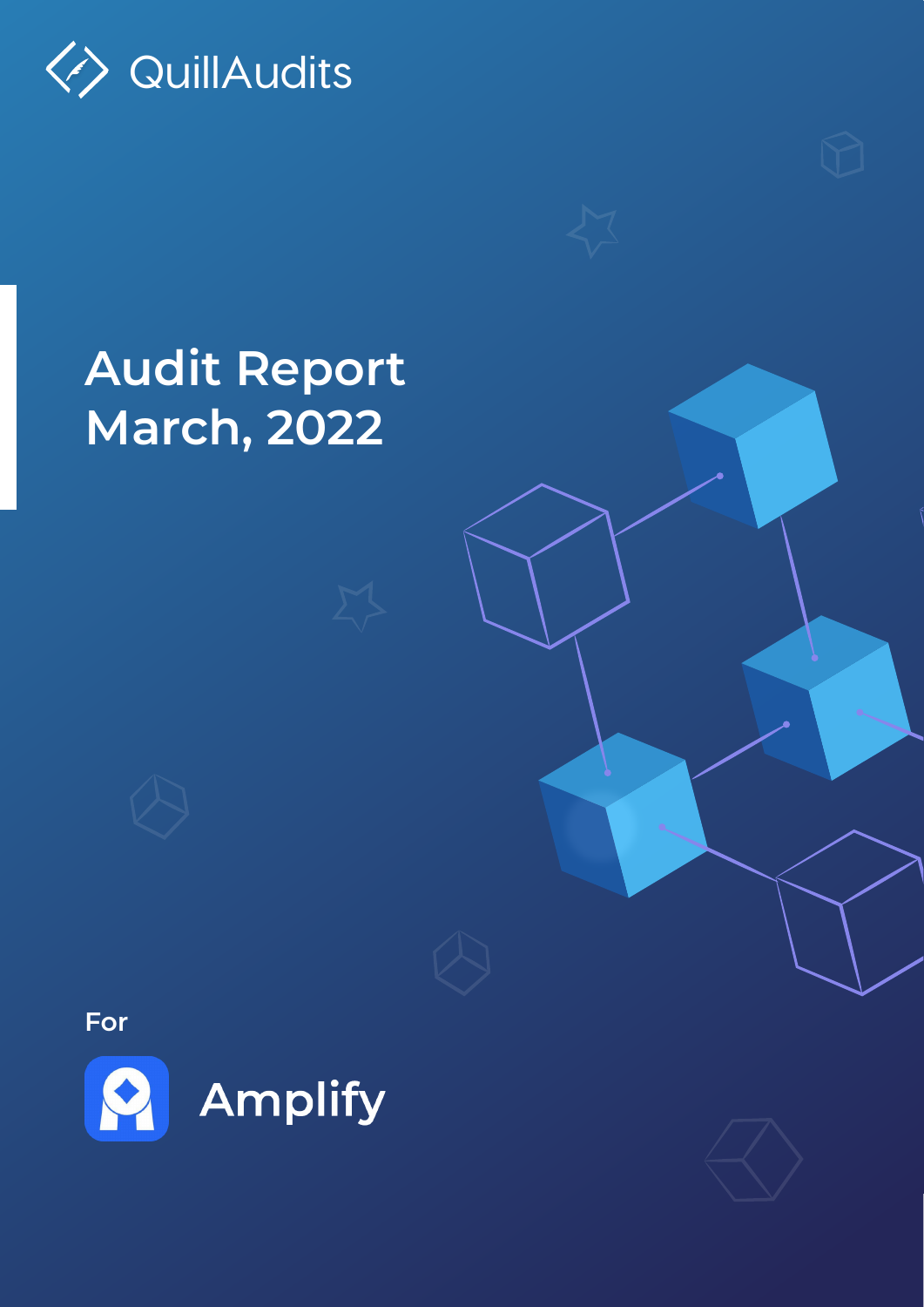

Overview

Scope of Audit

Checked Vulnerabilities

2. Mappings were not being updated appropriately

| <b>Techniques and Methods</b>                              | 03 |
|------------------------------------------------------------|----|
| <b>Issue Categories</b>                                    | 04 |
| <b>Issues Found</b>                                        | 05 |
| <b>High Severity Issues</b>                                | 05 |
| 1. Total locked balance is not getting updated on withdraw | 05 |
|                                                            |    |

Medium Severity Issues

Low Severity Issues

3. Local Variable Shadowing

4. Required Zero-Trust Policy

Informational Issues

Functional Testing Results

#### Closing Summary

01

01



05





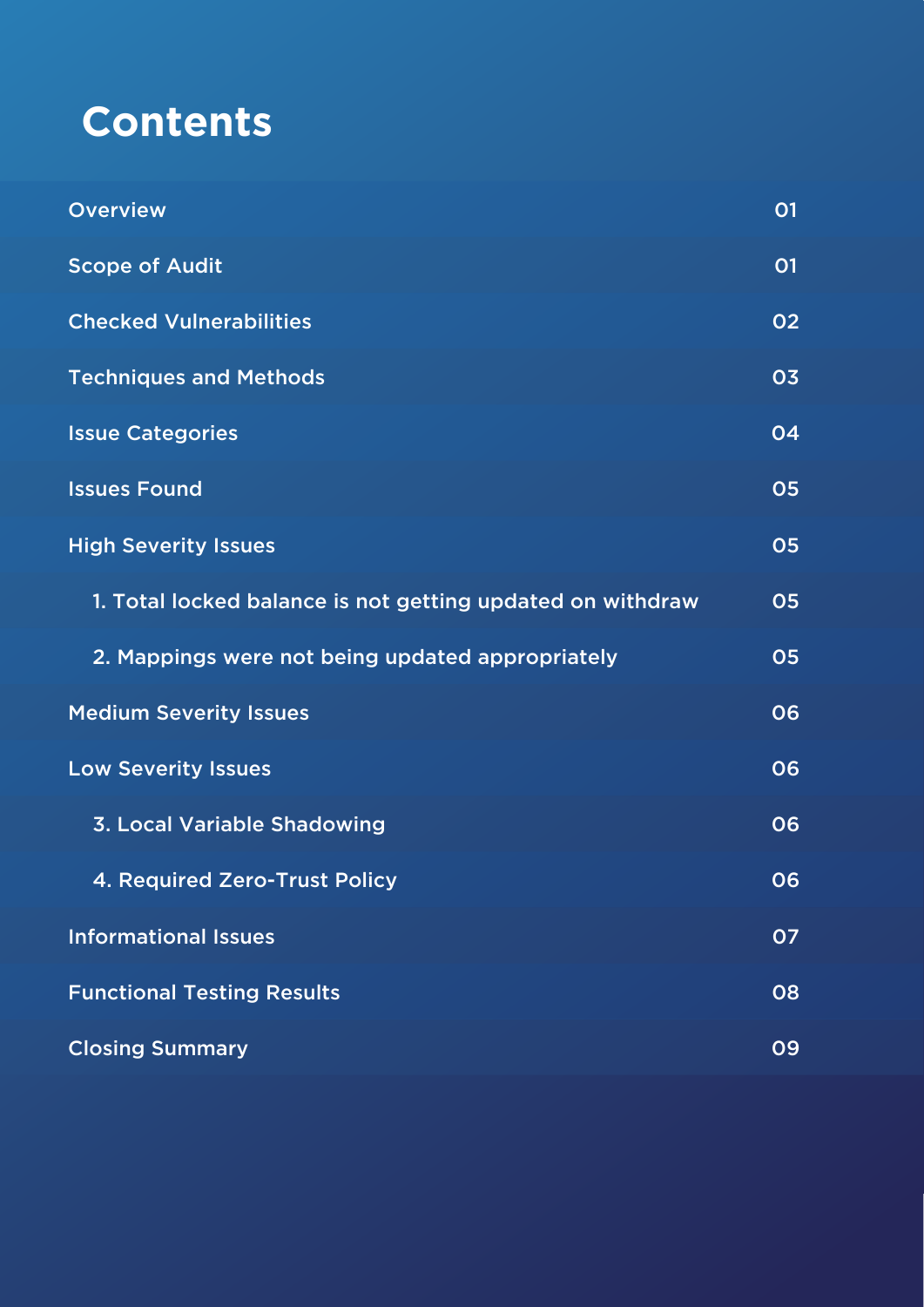audits.quillhash.com 01





Amplify Protocol provides access to high yield through a non-custodial platform, backed by real-world assets.



## **Overview**

## **Amplify by Ampt.Finance**

The scope of this audit was to analyze Amplify's smart contract's surrounding their voting mechanism for quality, security, and correctness.

**Date:** 16 February, 2022 - 24 February,2022

The following contracts were in scope:

**Amplify Contract:** [\[1\]https://github.com/amplify-labs/contracts/blob/main/protocol/contracts/](https://github.com/amplify-labs/contracts/blob/main/protocol/contracts/Voting/VotingStorage.sol) Voting/VotingStorage.sol

[\[2\] https://github.com/amplify-labs/contracts/tree/main/protocol/contracts/](https://github.com/amplify-labs/contracts/tree/main/protocol/contracts/Voting) Voting

[\[3\] https://github.com/amplify-labs/contracts/blob/main/protocol/contracts/](https://github.com/amplify-labs/contracts/blob/main/protocol/contracts/utils/SmartWalletWhitelist.sol) utils/SmartWalletWhitelist.sol

### **Branch:** Development

**Commit:** 9dd44ac15cb66685a5beb038065f1673bcd6a8bb

**Fixed In:** 1dcecca498e83cb26dba91126f9bbf52fe1e1fe

## **Scope of Audit**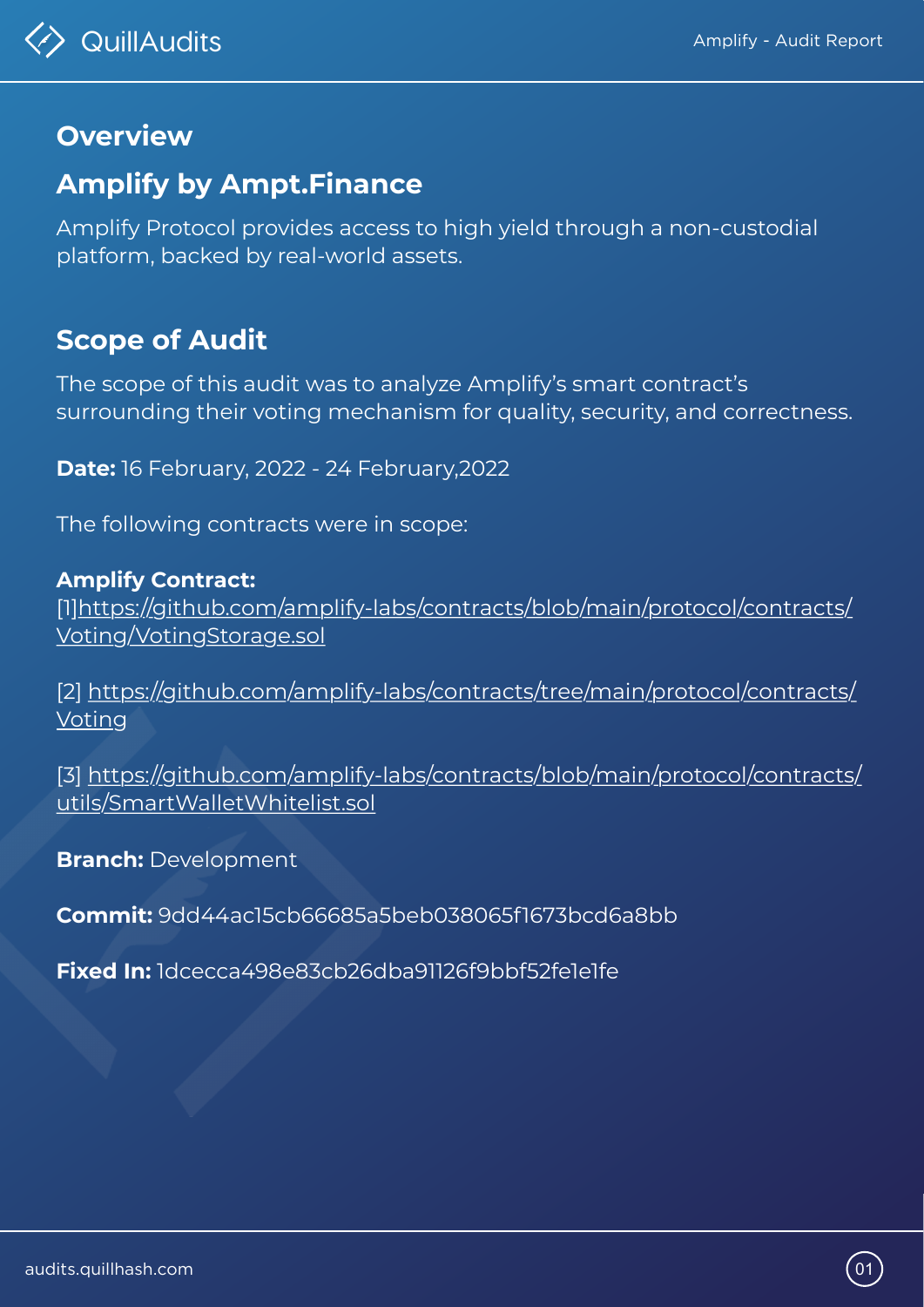We have scanned the smart contract for commonly known and more specific vulnerabilities. Here are some of the commonly known vulnerabilities that we considered:

- Re-entrancy
- Timestamp Dependence

- Gas Limit and Loops
- Exception Disorder
- Gasless Send
- Use of tx.origin
- Malicious libraries
- Compiler version not fixed
- Address hardcoded
- Divide before multiply
- Integer overflow/underflow
- ERC20 transfer() does not return boolean
- ERC20 approve() race
- Dangerous strict equalities
- Tautology or contradiction
- Return values of low-level calls
- Missing Zero Address Validation
- Private modifier
- Revert/require functions
- Using block.timestamp  $\bullet$

## **Checked Vulnerabilities**

Multiple Sends  $\bullet$ Using SHA3 Using suicide

audits.quillhash.com (02



- Using throw
- Using inline assembly

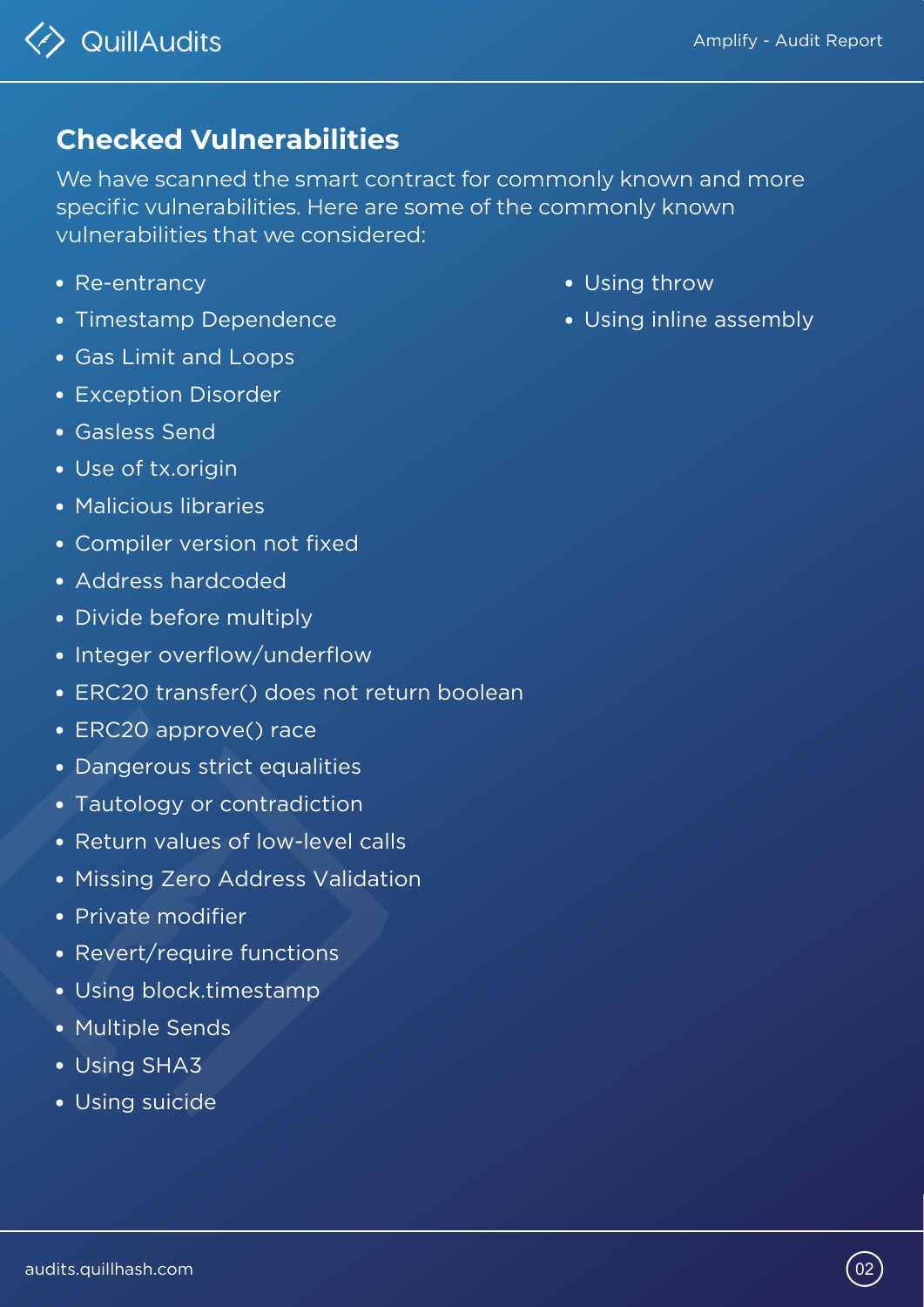## **Techniques and Methods**

Throughout the audit of smart contract, care was taken to ensure:

- The overall quality of code.
- Use of best practices.

Code documentation and comments match logic and expected behaviour.

- Token distribution and calculations are as per the intended behaviour mentioned in the whitepaper.
- 
- Efficient use of gas.
- Code is safe from re-entrancy and other vulnerabilities.

Static analysis of smart contracts was done to identify contract vulnerabilities. In this step, a series of automated tools are used to test the security of smart contracts.

The following techniques, methods and tools were used to review all the smart contracts.

#### Structural Analysis

In this step, we have analysed the design patterns and structure of smart contracts. A thorough check was done to ensure the smart contract is structured in a way that will not result in future problems.

Manual analysis or review of code was done to identify new vulnerabilities or verify the vulnerabilities found during the static analysis. Contracts were completely manually analysed, their logic was checked and compared with the one described in the whitepaper. Besides, the results of the automated analysis were manually verified.

#### Static Analysis

In this step, we have checked the behaviour of smart contracts in production. Checks were done to know how much gas gets consumed and the possibilities of optimization of code to reduce gas consumption.

### Code Review / Manual Analysis

#### Gas Consumption

Tools and Platforms used for Audit Mythril, Slither, C4udit , Solhint

audits.quillhash.com (03



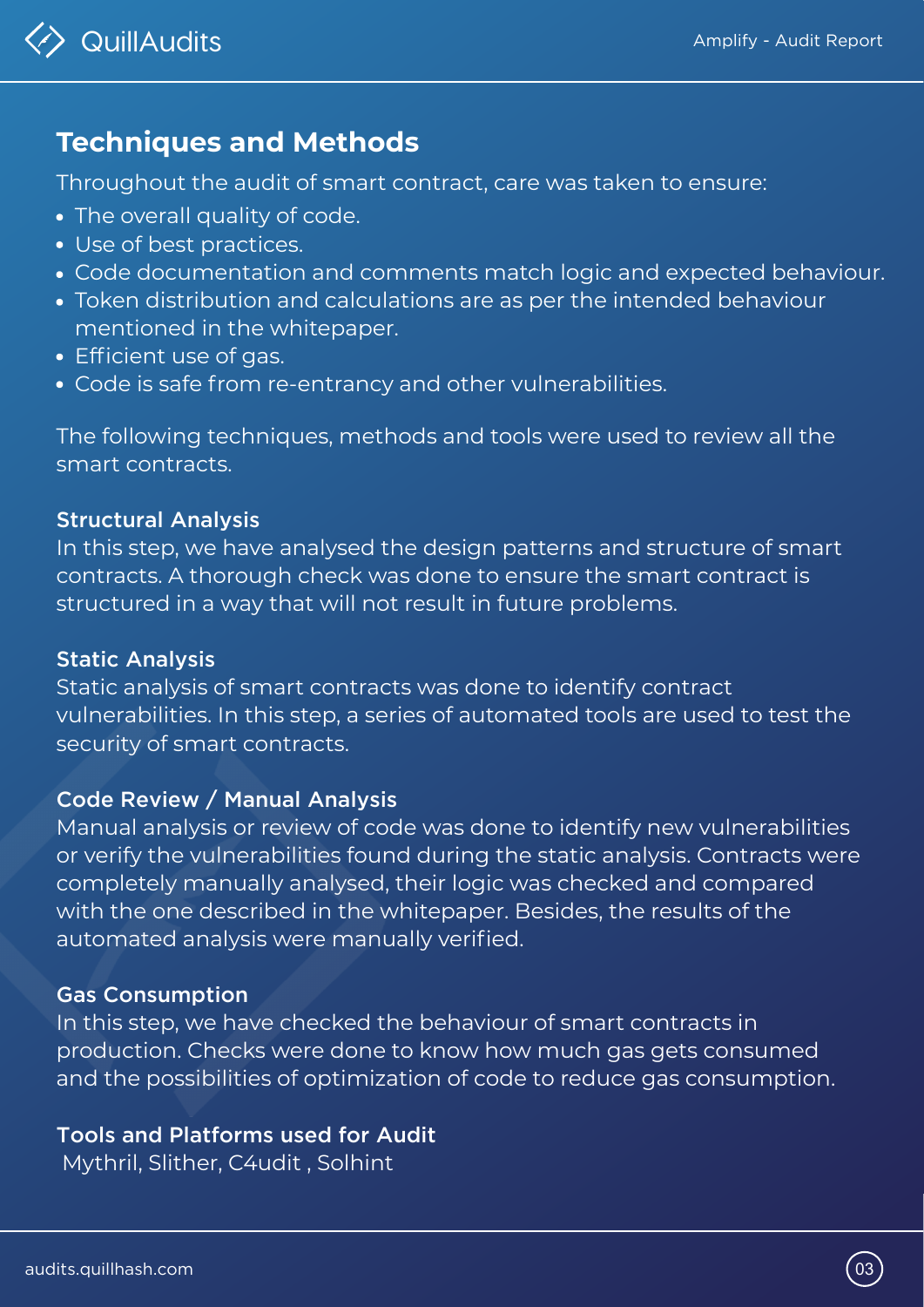audits.quillhash.com 04



## **Issue Categories**

Every issue in this report has been assigned to a severity level. There are four levels of severity, and each of them has been explained below.

| <b>Risk-level</b> | <b>Description</b>                                           |
|-------------------|--------------------------------------------------------------|
| <b>High</b>       | A high severity issue or vulnerability means that your smart |

|               | contract can be exploited. Issues on this level are critical to the<br>smart contract's performance or functionality, and we<br>recommend these issues be fixed before moving to a live<br>environment.           |
|---------------|-------------------------------------------------------------------------------------------------------------------------------------------------------------------------------------------------------------------|
| <b>Medium</b> | The issues marked as medium severity usually arise because of<br>errors and deficiencies in the smart contract code. Issues on<br>this level could potentially bring problems, and they should still<br>be fixed. |
| Low           | Low-level severity issues can cause minor impact and<br>or are just warnings that can remain unfixed for now.<br>It wauld he hotter to fiv thece iccurs at come point in                                          |

**Informational** It would be better to fix these issues at some point in the future. These are severity issues that indicate an improvement request, a general question, a cosmetic or documentation error, or a request for information. There is low-to-no impact.

## **Number of issues per severity**

| Open         |  |            |
|--------------|--|------------|
| Acknowledged |  | $\bigcirc$ |
| Closed       |  |            |

| <b>Type</b> | <b>100</b><br>ISIH | Medium | OW | Informational |
|-------------|--------------------|--------|----|---------------|
|             |                    |        |    |               |

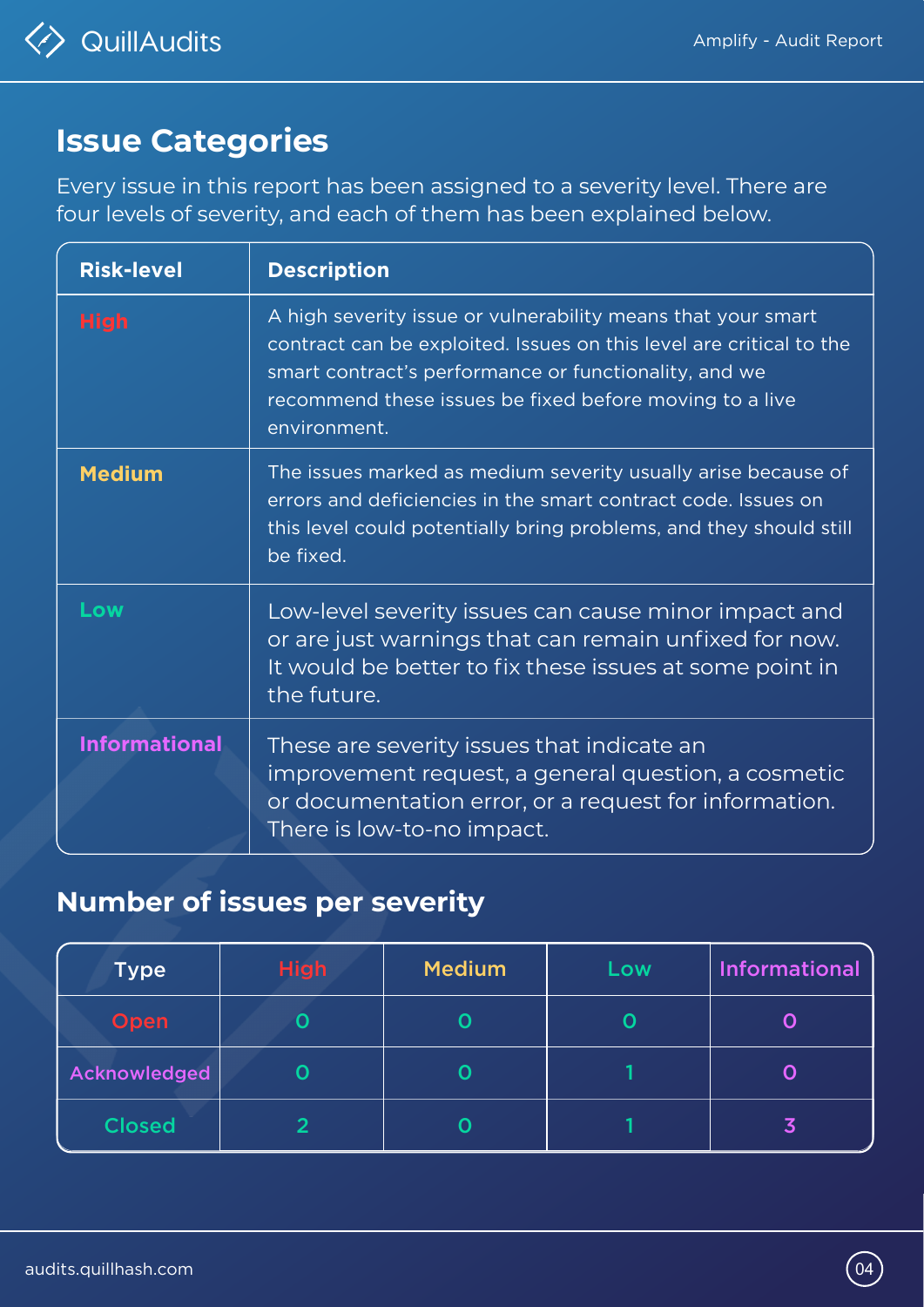audits.quillhash.com 05



## **Issues Found – Code Review / Manual Testing**

Status: Fixed Commit: 9a08bcbea9b1182600a94d2a66eb3f4437b65ab8

### Status: Fixed Commit: 1dcecca498e83cb26dba91126f9bbf52fe1e1fe8

1. Total locked balance is not getting updated on withdraw

2. Mappings were not being updated appropriately

Voting.sol [#L325-327] function withdrawInternal resets the balance of the depositor's lock, but totalLocked balance does not get updated.

```
function withdrawInternal(address depositer) internal nonReentrant {
321
              Lock storage lock = locks[depositer];322
              require(lock.end \leq getBlockTimestamp(), "lock has not expired yet");
323
324
              Lock memory oldLock = lock;
325
              lock.name = 0;
326
              lock.end = 0;327
328
```
Voting.sol [L#405-L#414] The delegateInternal function was deleting existing mappings, but failed to appropriately update mappings for the delegatee if the oldDelegatee was not equal to address(0).

| 400 | if (delegatee == $address(0)$ ) {                                                  |
|-----|------------------------------------------------------------------------------------|
| 401 | $uint256$ delegateeIndex = delegationIndexInMap[oldDelegatee][delegator];          |
| 402 |                                                                                    |
| 403 | delete delegations[oldDelegatee][delegateeIndex];                                  |
| 404 | delete delegationIndexInMap[oldDelegatee][delegator];                              |
| 405 | } else {                                                                           |
| 406 | if(oldDelegatee != address(0)) {                                                   |
| 407 | $uint256$ delegateeIndex = delegationIndexInMap[oldDelegatee][delegator];          |
| 408 |                                                                                    |
| 409 | delete delegations[oldDelegatee][delegateeIndex];                                  |
| 410 | delete delegationIndexInMap[oldDelegatee][delegator];                              |
| 411 | } else {                                                                           |
| 412 | delegations[delegatee].push(delegator);                                            |
| 413 | $delegationIndexInMap[delegatee][delegator] = delegation[delegates] . length - 1;$ |



**Recommendation** Update totalLocked balance.

### **Recommendation** Update the delegatee with the delegator outside of the conditional statement on [L#406]

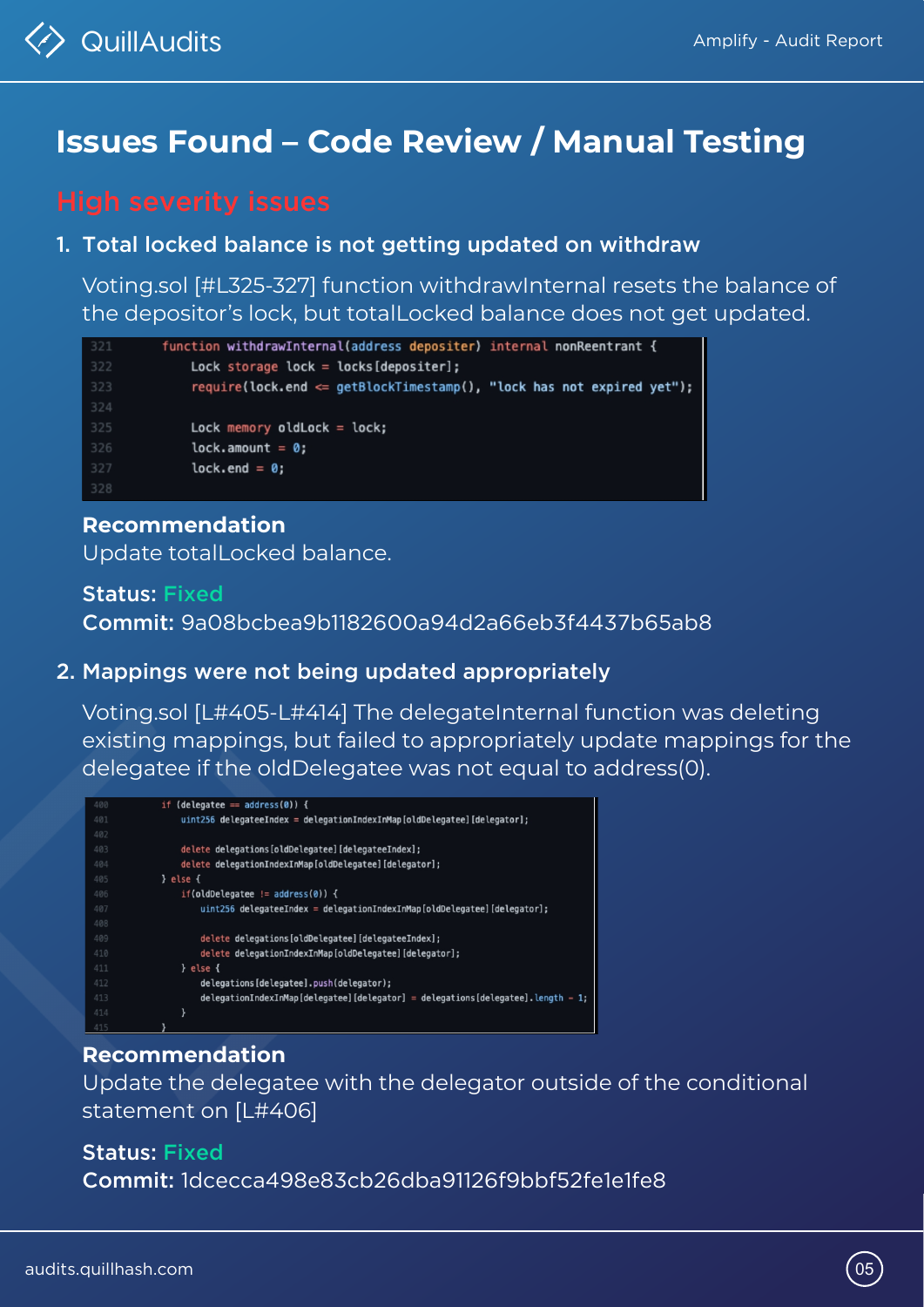3. Local Variable Shadowing

Voting.sol [#L108-110] function userOwnsTheLock makes use of the

owner variable which shadows the owner variable in Ownable.sol. As a result the owner variable may be incorrect and lead to unintended behavior.

| 108 | function userOwnsTheLock(Lock memory _lock, address owner) internal pure returns (bool) { |
|-----|-------------------------------------------------------------------------------------------|
| 109 | return $\_\text{lock. owner} == owner < \_\text{lock.}$ delegator == address(0);          |
| 110 |                                                                                           |

As the crucial aspect of AMPT's voting system is the offline agreement and signature of the delegator. If the attacker succeeds in convincing a delegator to sign a malformed message hash(which contains the attacker's desired parameters) with the help of phishing or socialengineering attacks, it may allow the attacker to delegate voting power, hence it is necessary and required that every delegator should follow a zero-trust policy and sign their message hashes by themselves.

No issues found

## Low severity issues

### **Recommendation**

Rename the local variables that shadow other components.

### 4. Required Zero-Trust Policy

### Status: Acknowledged

audits.quillhash.com (06)



**Reference:** <https://swcregistry.io/docs/SWC-119>

### **Recommendation**

Notify and announce the need of zero-trust policy to the delegators.

## Medium severity issues

Status: Fixed Commit: 1dcecca498e83cb26dba91126f9bbf52fe1e1fe8

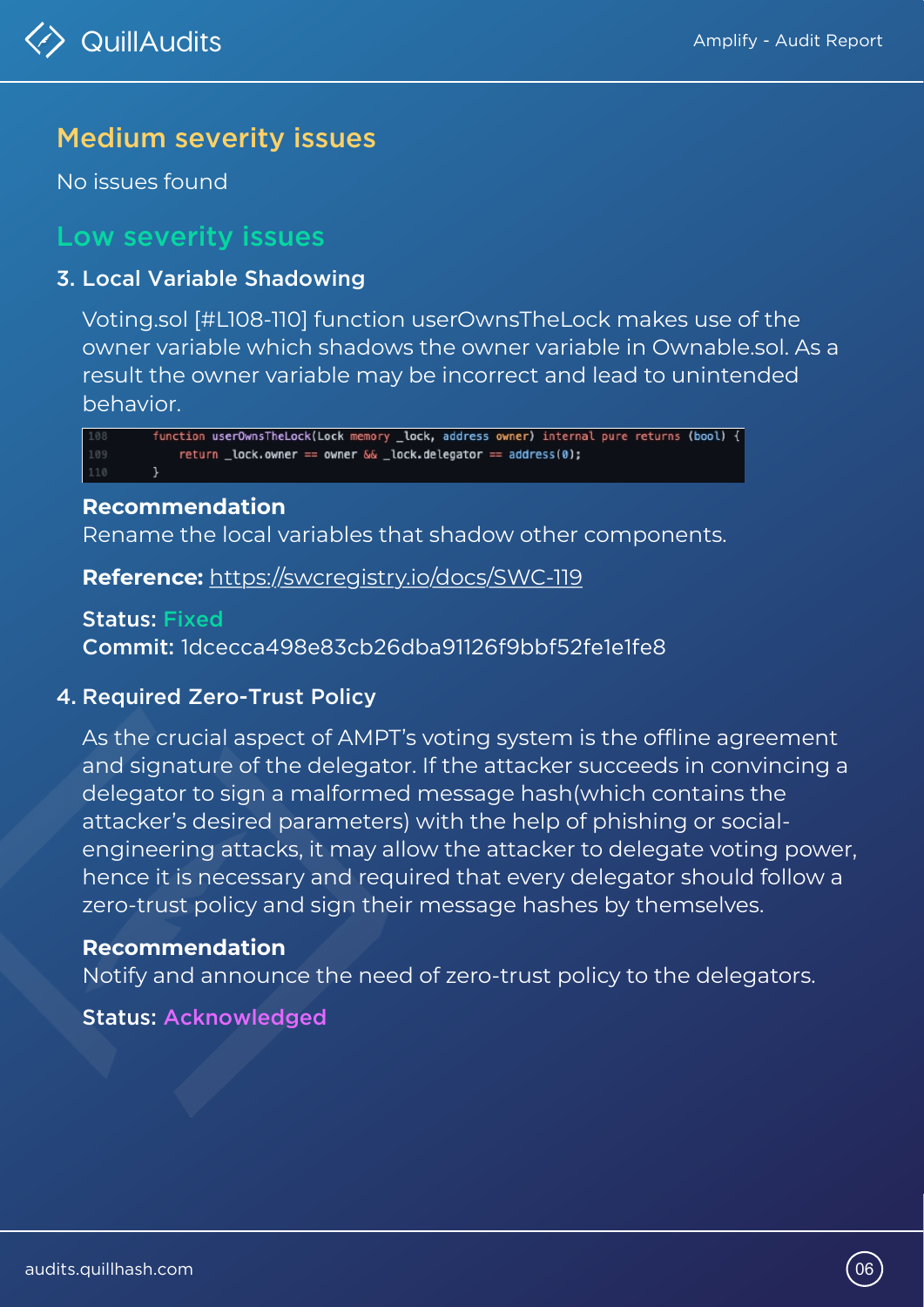5. Use != 0 instead of > 0 for Unsigned Integer Comparison

6. Don't initialize variables with default values

When dealing with unsigned integer types, comparisons with != 0 are cheaper than > 0. Voting.sol [#L95, #L100, #L238, #272, #343, #346,#396,#452,#457, #473]

## Informational issues

Uninitialized variables are assigned with the types default values. Explicitly initializing variables with their default value costs unnecessary gas. Voting.sol [#150, #470]

7. Cache array length outside of loop Caching the array length outside a loop saves reading it on each iteration, as long as the array's length is not changed during the loop. Voting.sol [#L100, #101] Consider initializing variables without setting their default values. **Recommendation** Cache the array length outside of the loop Status: Fixed Commit: 1dcecca498e83cb26dba91126f9bbf52fe1e1fe8

#### **Recommendation**

Consider using !=0 for unsigned integer comparison.

#### **Recommendation**

Status: Fixed Commit: 1dcecca498e83cb26dba91126f9bbf52fe1e1fe8

Status: Fixed

#### Commit: 1dcecca498e83cb26dba91126f9bbf52fe1e1fe8

audits.quillhash.com (07



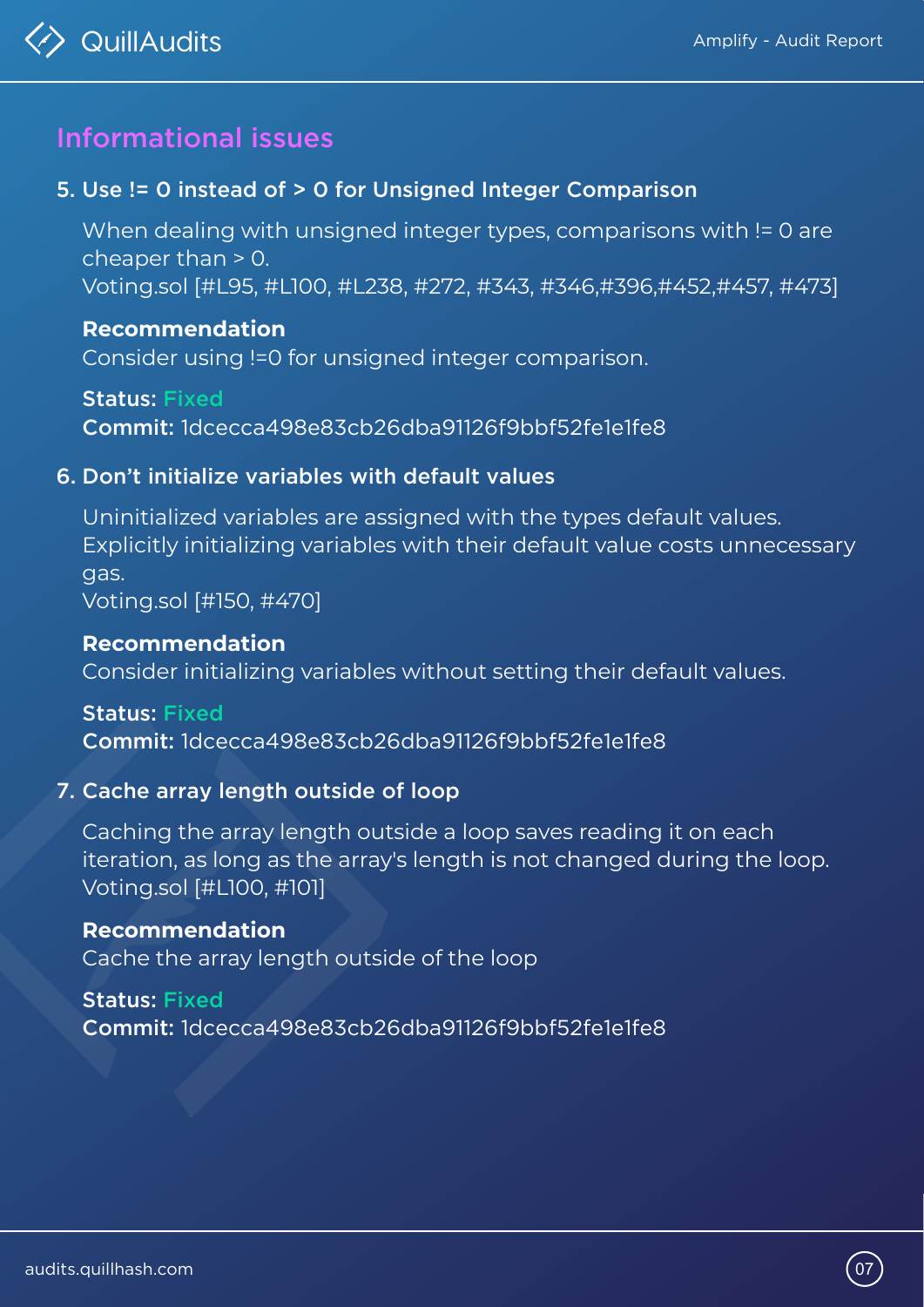



## **Functional Testing Results**

#### Voting Escrow constructor

- $\checkmark$  succeeds when setting amptToken instance (519ms)
- $\checkmark$  succeeds when setting admin to contructor argument (244ms)
- $\checkmark$  succeeds when setting smartChecker to contructor argument (219ms)
- name, symbol, decimals
	- v should return correct name
	- v should return correct symbol
	- v should return correct decimals

#### changeSmartWalletChecker

- $\checkmark$  should fails because of wrong owner (39ms)
- $\checkmark$  should fails because of the same address
- $\checkmark$  should change smart contract instance

#### createLock

- v should fails because of zero value
- $\checkmark$  should fails because of past date
- $\checkmark$  should fails because of exceed max cap of 4 years
- $\checkmark$  should create lock instance (62ms)
- $\checkmark$  should fails because already have a lock (61ms) locked
	- v should return locked balance

#### increaseLockAmount

- √ should fails because of zero value
- $\checkmark$  should fails because lock expired
- $\checkmark$  should increase lock amount (50ms)

#### increaseLockTime

- $\checkmark$  should fails because time is greater than max cap of 4 years
- $\checkmark$  should fails because time is lower than end time
- $\checkmark$  should fails because lock expired
- $\checkmark$  should increase lock time (39ms)

#### withdraw

- $\checkmark$  should fails because lock expired
- $\checkmark$  should withdraw the locked tokens (89ms)

#### depositFor

- v should fails because of zero value
- $\checkmark$  should fails because no lock created (130ms)
- $\checkmark$  should fails because lock expired
- $\checkmark$  should deposit for other user (352ms)

#### deletegate

- $\checkmark$  should fails because of missing lock amount
- $\checkmark$  should delegate vote for other user (231ms)
- $\checkmark$  should not break the functionality (226ms)
- $\checkmark$  should change delegate vote for other user (280ms)

| balanceOf                                          |                                                                 |
|----------------------------------------------------|-----------------------------------------------------------------|
| $\checkmark$ should return correct balance (206ms) |                                                                 |
| balanceOf 1M                                       |                                                                 |
| v should return correct balance                    |                                                                 |
| totalSupply                                        |                                                                 |
| v should return correct votePower                  |                                                                 |
|                                                    | $\checkmark$ should return correct votePower for 2 locks (80ms) |
|                                                    |                                                                 |
|                                                    |                                                                 |
| $36$ passing $(16s)$                               |                                                                 |
|                                                    |                                                                 |

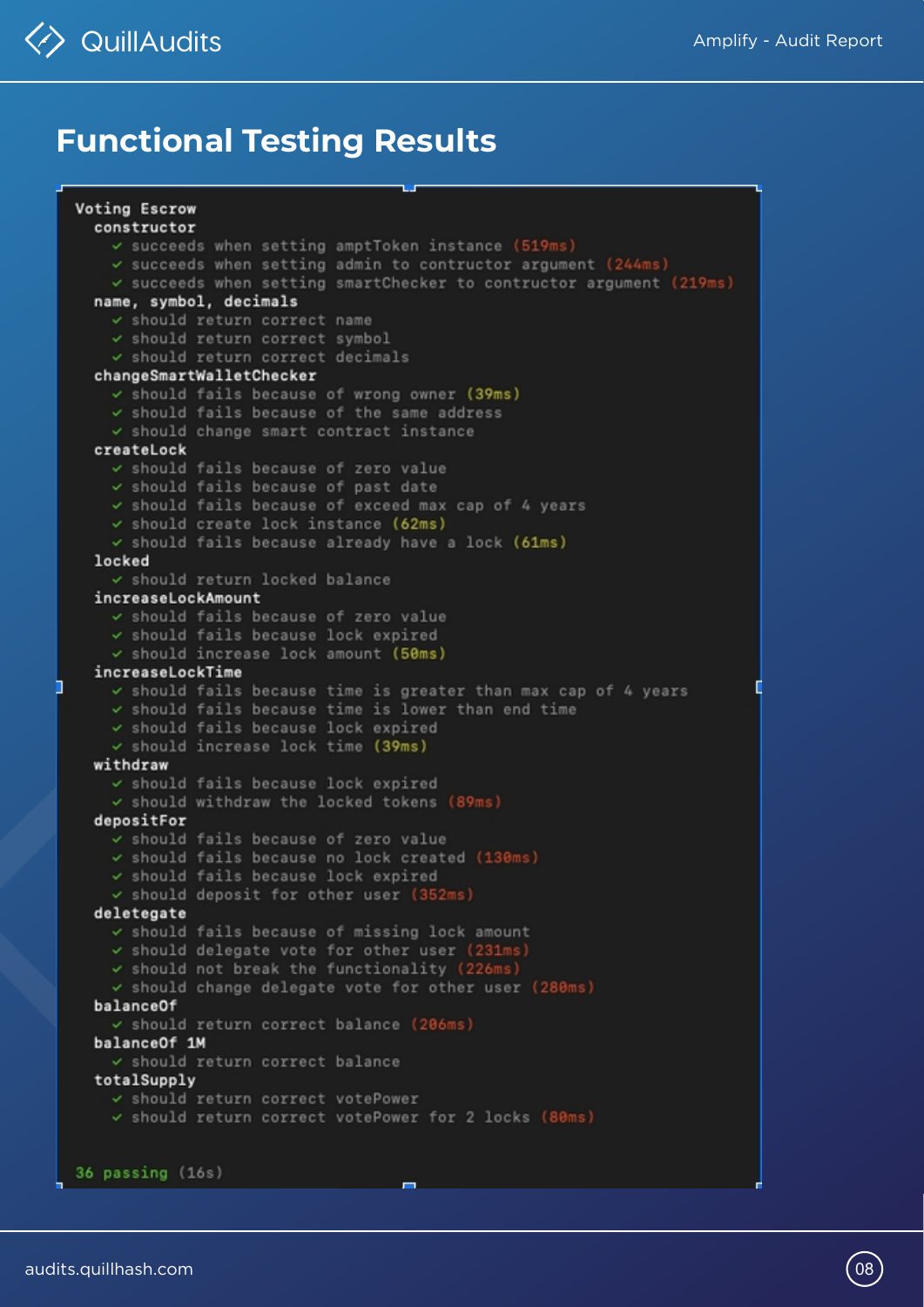## **Closing Summary**

Overall several high and low level issues were found,which were fixed by the Amplify team.



audits.quillhash.com and the set of the set of the set of the set of the set of the set of the set of the set o



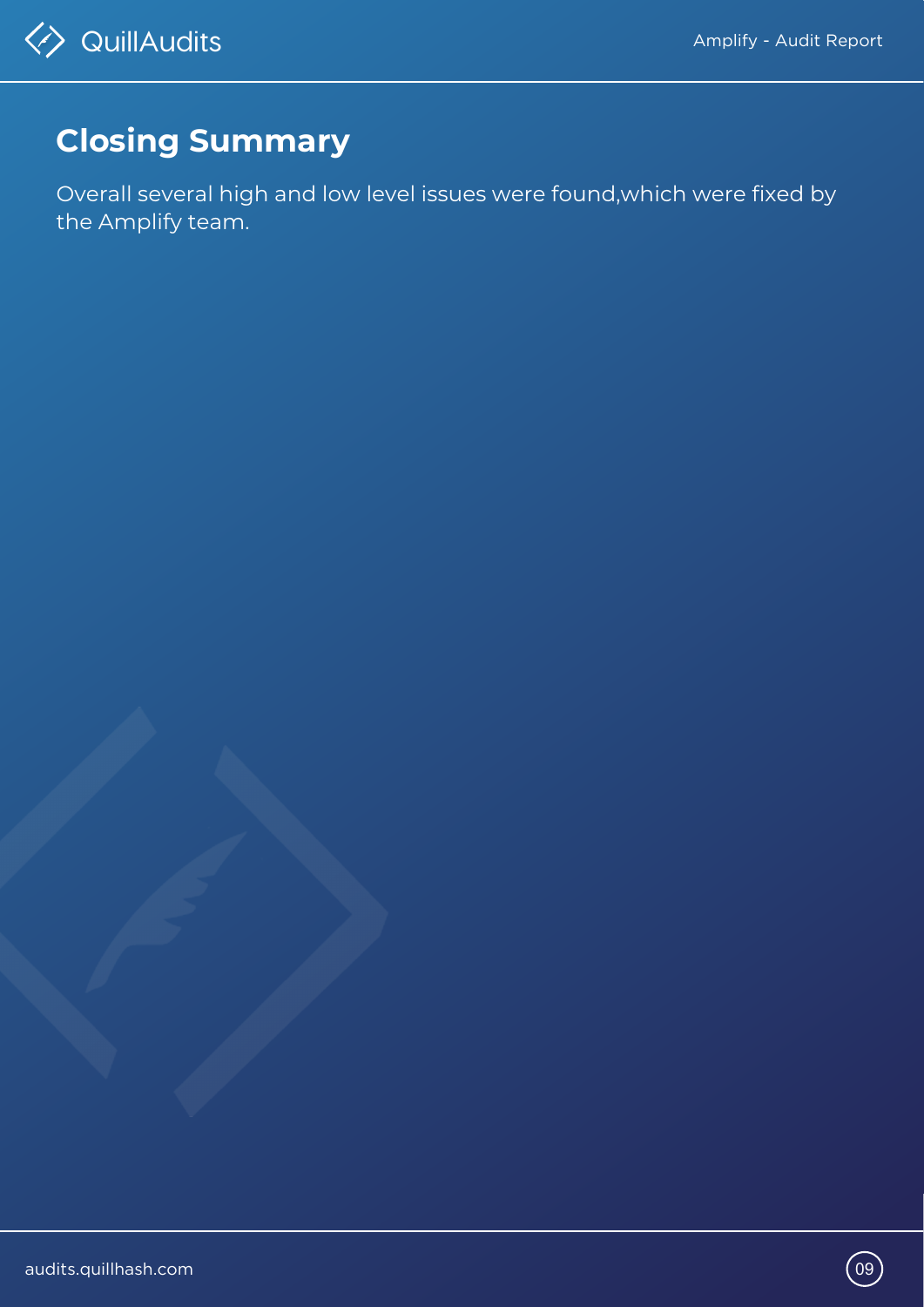## **Disclaimer**

The statements made in this document should not be interpreted as investment or legal advice, nor should its authors be held accountable for decisions made based on them. Securing smart contracts is a multistep process. One audit cannot be considered enough. We recommend that the Amplify Team put in place a bug bounty program to encourage further analysis of the smart contract by other third parties.



audits.quillhash.com (10



QuillAudits smart contract audit is not a security warranty, investment advice, or an endorsement of the Amplify platform. This audit does not provide a security or correctness guarantee of the audited smart contracts.